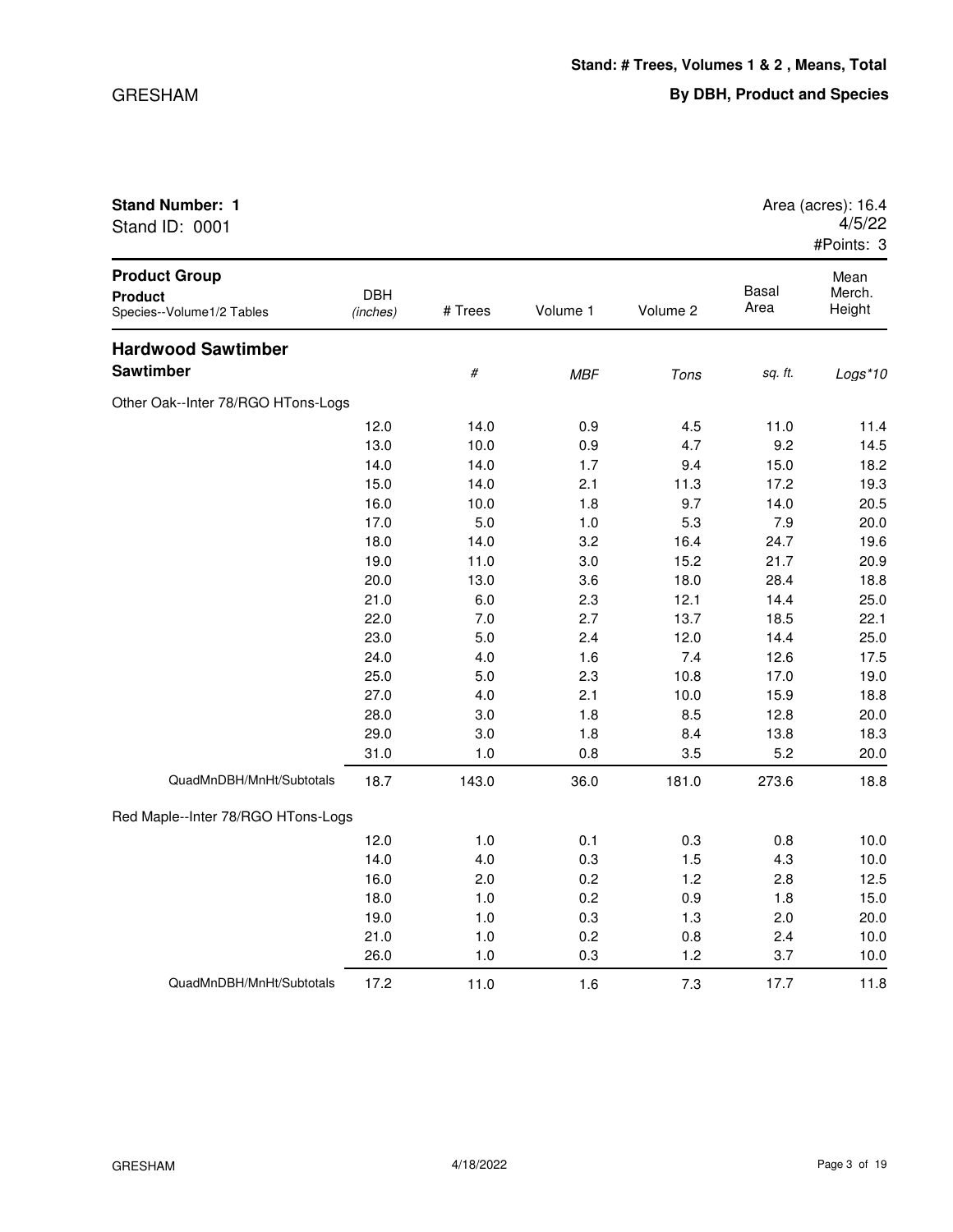| Stand ID: 0001                                                      |                        |         |            |          |                      | 4/5/22<br>#Points: 3     |
|---------------------------------------------------------------------|------------------------|---------|------------|----------|----------------------|--------------------------|
| <b>Product Group</b><br><b>Product</b><br>Species--Volume1/2 Tables | <b>DBH</b><br>(inches) | # Trees | Volume 1   | Volume 2 | <b>Basal</b><br>Area | Mean<br>Merch.<br>Height |
| <b>Hardwood Sawtimber</b>                                           |                        |         |            |          |                      |                          |
| <b>Sawtimber</b>                                                    |                        | #       | <b>MBF</b> | Tons     | sq. ft.              | $Logs*10$                |
| Hickory--Inter 78/RGO HTons-Logs                                    |                        |         |            |          |                      |                          |
|                                                                     | 12.0                   | 5.0     | 0.3        | 1.8      | 3.9                  | 13.0                     |
|                                                                     | 13.0                   | 4.0     | 0.3        | 1.5      | 3.7                  | 11.3                     |
|                                                                     | 14.0                   | 3.0     | 0.3        | 1.5      | 3.2                  | 13.3                     |
|                                                                     | 15.0                   | 1.0     | 0.1        | 0.6      | 1.2                  | 15.0                     |
|                                                                     | 16.0                   | 8.0     | 1.2        | 6.2      | 11.2                 | 16.3                     |
|                                                                     | 17.0                   | 1.0     | 0.2        | 1.1      | 1.6                  | 20.0                     |
|                                                                     | 18.0                   | 3.0     | 0.8        | 4.5      | 5.3                  | 25.0                     |
|                                                                     | 20.0                   | 2.0     | 0.4        | 1.9      | 4.4                  | 12.5                     |
|                                                                     | 21.0                   | 1.0     | 0.3        | 1.6      | 2.4                  | 20.0                     |
|                                                                     | 23.0                   | 1.0     | 0.6        | 3.4      | 2.9                  | 35.0                     |
|                                                                     | 26.0                   | 1.0     | 0.5        | 2.5      | 3.7                  | 20.0                     |
| QuadMnDBH/MnHt/Subtotals                                            | 16.3                   | 30.0    | 5.1        | 26.4     | 43.4                 | 16.3                     |
| Yellow Poplar--Inter 78/RGO HTons-Logs                              |                        |         |            |          |                      |                          |
|                                                                     | 12.0                   | 20.0    | 1.3        | 6.9      | 15.7                 | 12.3                     |
|                                                                     | 13.0                   | 14.0    | 1.4        | 7.7      | 12.9                 | 17.1                     |
|                                                                     | 14.0                   | 8.0     | 1.1        | 6.6      | 8.6                  | 22.5                     |
|                                                                     | 15.0                   | 14.0    | 2.6        | 15.4     | 17.2                 | 26.4                     |
|                                                                     | 16.0                   | 22.0    | 4.1        | 23.2     | 30.7                 | 22.3                     |

17.0 21.0 5.3 30.2 33.1 27.1 18.0 21.0 5.7 31.8 37.1 25.5 19.0 20.0 6.2 33.4 39.4 25.3 20.0 26.0 9.7 53.3 56.7 28.1 21.0 19.0 7.9 41.8 45.7 27.4 22.0 13.0 6.5 35.2 34.3 30.8 23.0 18.0 8.9 46.2 51.9 26.7 24.0 8.0 4.7 24.6 25.1 29.4 25.0 4.0 2.3 11.9 13.6 26.3 26.0 5.0 3.4 17.2 18.4 28.0 27.0 3.0 2.1 10.6 11.9 26.7 28.0 2.0 1.6 7.8 8.6 27.5 29.0 3.0 2.5 12.2 13.8 26.7 30.0 6.0 4.8 22.8 29.5 23.3 32.0 4.0 3.6 16.7 22.3 22.5 33.0 1.0 1.2 5.9 5.9 30.0 35.0 1.0 1.5 7.7 6.7 35.0

**Stand Number: 1 Area (acres): 16.4** 

QuadMnDBH/MnHt/Subtotals 19.8 253.0 88.4 469.0 539.2 24.7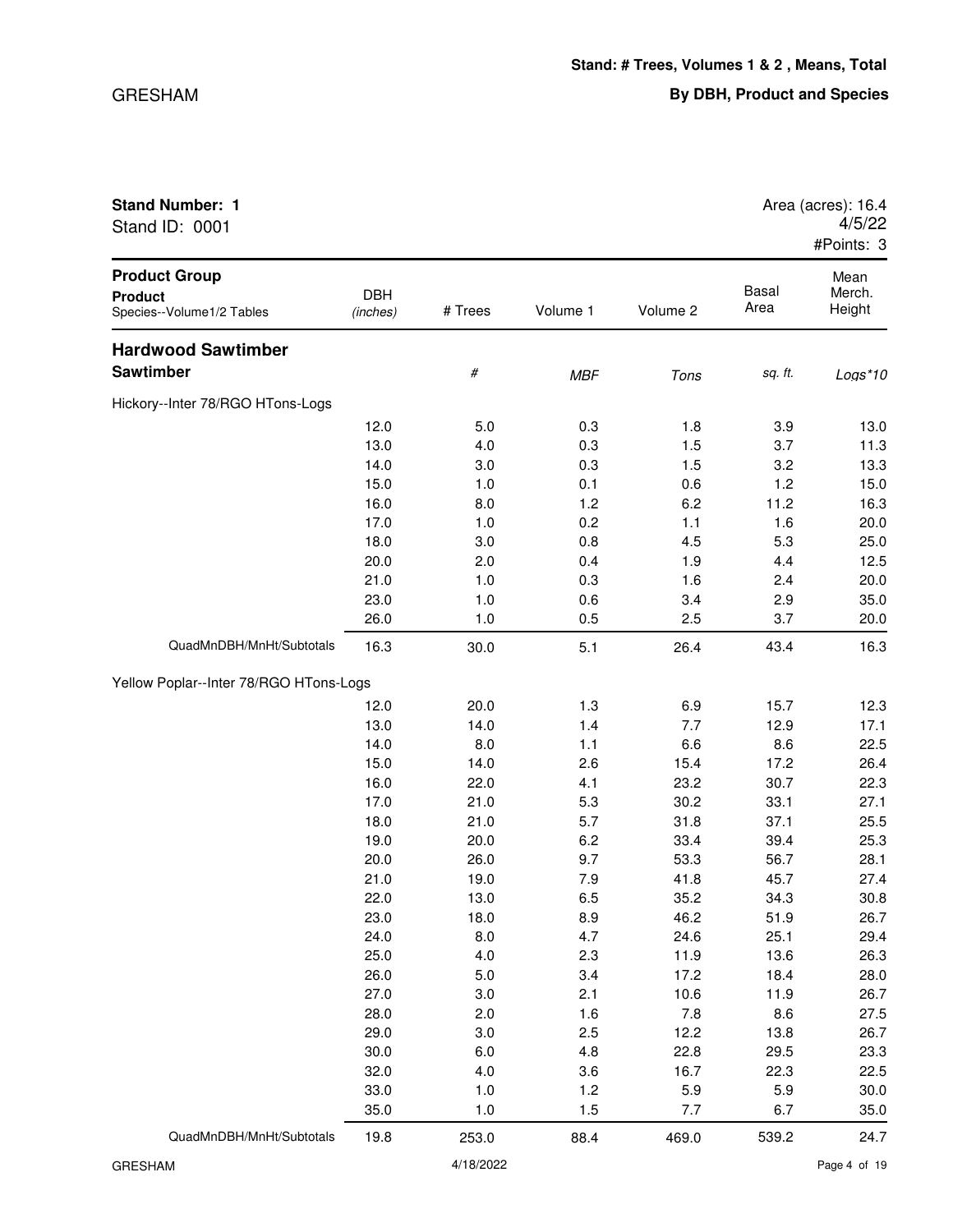| <b>Stand Number: 1</b><br>Stand ID: 0001                            |                        |         |          |          |               | Area (acres): 16.4<br>4/5/22<br>#Points: 3 |
|---------------------------------------------------------------------|------------------------|---------|----------|----------|---------------|--------------------------------------------|
| <b>Product Group</b><br><b>Product</b><br>Species--Volume1/2 Tables | <b>DBH</b><br>(inches) | # Trees | Volume 1 | Volume 2 | Basal<br>Area | Mean<br>Merch.<br>Height                   |
| Hardwood Cawtimber                                                  |                        |         |          |          |               |                                            |

| Product Group<br>Product<br>Species--Volume1/2 Tables | <b>DBH</b><br>(inches) | # Trees | Volume 1   | Volume 2 | Basal<br>Area | Mean<br>Merch.<br>Height |
|-------------------------------------------------------|------------------------|---------|------------|----------|---------------|--------------------------|
| <b>Hardwood Sawtimber</b>                             |                        |         |            |          |               |                          |
| Sawtimber                                             |                        | #       | <b>MBF</b> | Tons     | sq. ft.       | Logs*10                  |
| Red Oak--Inter 78/RGO HTons-Logs                      |                        |         |            |          |               |                          |
|                                                       | 12.0                   | 5.0     | 0.3        | 1.7      | 3.9           | 12.0                     |
|                                                       | 13.0                   | 6.0     | 0.5        | 2.4      | 5.5           | 12.5                     |
|                                                       | 14.0                   | 11.0    | 1.2        | 6.5      | 11.8          | 15.9                     |
|                                                       | 15.0                   | 4.0     | 0.6        | 3.6      | 4.9           | 21.3                     |
|                                                       | 16.0                   | 15.0    | 2.5        | 13.3     | 20.9          | 18.7                     |
|                                                       | 17.0                   | 5.0     | 0.8        | 4.0      | 7.9           | 15.0                     |
|                                                       | 18.0                   | 5.0     | 1.1        | 6.0      | 8.8           | 20.0                     |
|                                                       | 19.0                   | 6.0     | 1.6        | 8.0      | 11.8          | 20.0                     |
|                                                       | 20.0                   | 5.0     | 1.6        | 8.4      | 10.9          | 23.0                     |
|                                                       | 21.0                   | 4.0     | 1.5        | 7.6      | 9.6           | 23.8                     |
|                                                       | 22.0                   | 3.0     | 1.1        | 5.3      | 7.9           | 20.0                     |
|                                                       | 23.0                   | 3.0     | 0.9        | 3.9      | 8.7           | 13.3                     |
|                                                       | 24.0                   | 3.0     | 1.0        | 4.7      | 9.4           | 15.0                     |
|                                                       | 25.0                   | 4.0     | 2.3        | 11.4     | 13.6          | 25.0                     |
|                                                       | 26.0                   | 2.0     | 0.9        | 4.3      | 7.4           | 17.5                     |
|                                                       | 27.0                   | 2.0     | 1.0        | 4.6      | 8.0           | 17.5                     |
|                                                       | 29.0                   | 1.0     | 0.7        | 3.1      | 4.6           | 20.0                     |
| QuadMnDBH/MnHt/Subtotals                              | 18.4                   | 84.0    | 19.7       | 98.8     | 155.7         | 18.0                     |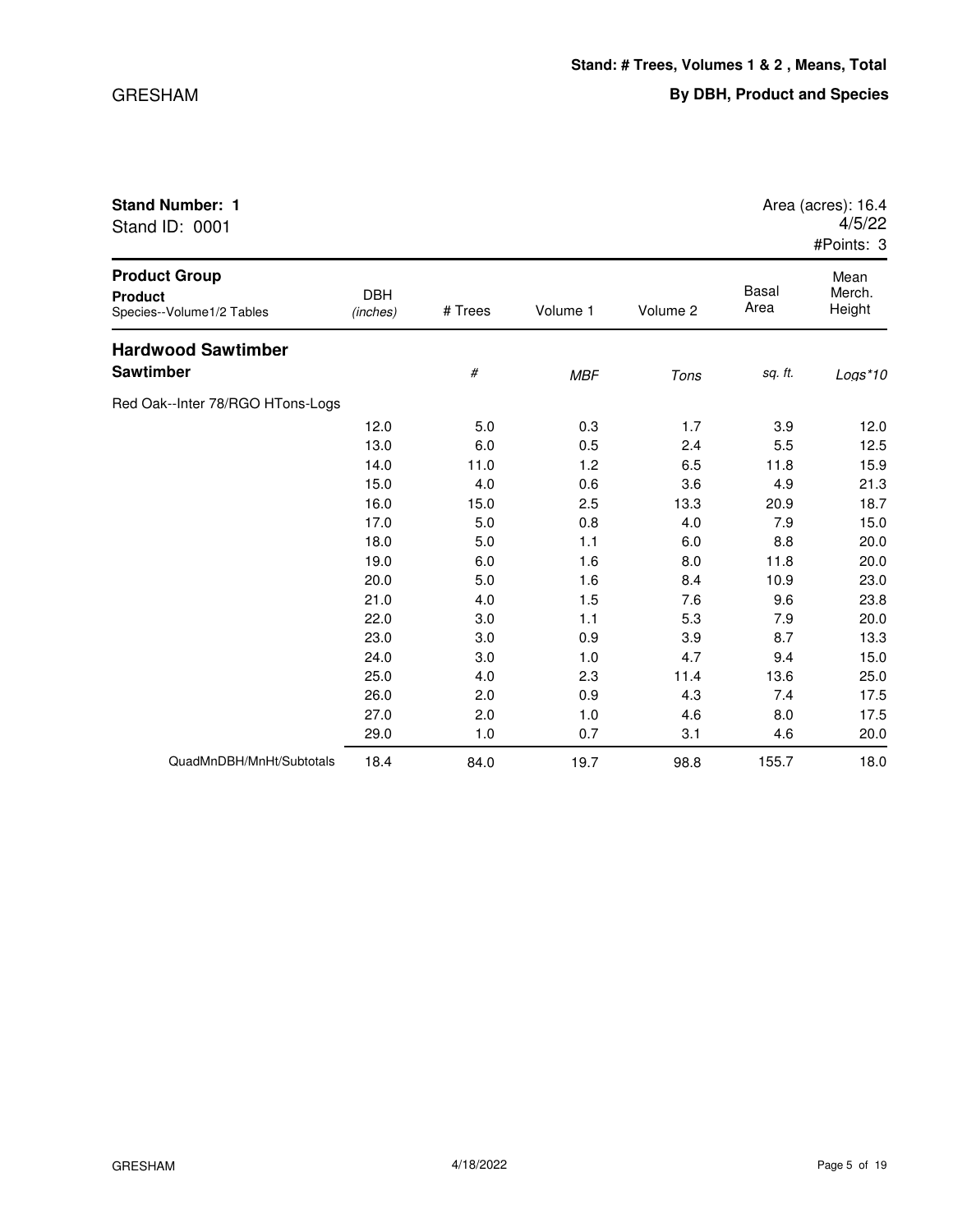| <b>Stand Number: 1</b><br>Stand ID: 0001 |             | Area (acres): 16.4<br>4/5/22<br>#Points: 3 |
|------------------------------------------|-------------|--------------------------------------------|
| <b>Product Group</b><br>_____            | <b>DDII</b> | Mean<br>Rasal<br>Morob                     |

| <b>Product</b><br>Species--Volume1/2 Tables | <b>DBH</b><br>(inches) | # Trees | Volume 1   | Volume 2 | Basal<br>Area | Merch.<br>Height |
|---------------------------------------------|------------------------|---------|------------|----------|---------------|------------------|
| <b>Hardwood Sawtimber</b>                   |                        |         |            |          |               |                  |
| Sawtimber                                   |                        | #       | <b>MBF</b> | Tons     | sq. ft.       | $Logs*10$        |
| W. Oak--Inter 78/RGO HTons-Logs             |                        |         |            |          |               |                  |
|                                             | 12.0                   | 11.0    | 0.7        | 4.1      | 8.6           | 13.2             |
|                                             | 13.0                   | 7.0     | 0.6        | 3.4      | 6.5           | 15.0             |
|                                             | 14.0                   | 8.0     | 1.0        | 5.7      | 8.6           | 19.4             |
|                                             | 15.0                   | 7.0     | 0.9        | 4.4      | 8.6           | 15.0             |
|                                             | 16.0                   | 11.0    | 1.9        | 10.2     | 15.4          | 19.5             |
|                                             | 17.0                   | 6.0     | 1.5        | 8.0      | 9.5           | 25.0             |
|                                             | 18.0                   | 11.0    | 2.8        | 14.6     | 19.4          | 22.3             |
|                                             | 19.0                   | 9.0     | 2.2        | 11.3     | 17.7          | 18.9             |
|                                             | 20.0                   | 4.0     | 0.9        | 4.4      | 8.7           | 15.0             |
|                                             | 21.0                   | 1.0     | 0.3        | 1.6      | 2.4           | 20.0             |
|                                             | 22.0                   | 6.0     | 2.3        | 11.5     | 15.8          | 21.7             |
|                                             | 23.0                   | 3.0     | 1.2        | 5.8      | 8.7           | 20.0             |
|                                             | 24.0                   | 2.0     | 0.9        | 4.2      | 6.3           | 20.0             |
|                                             | 25.0                   | 4.0     | 2.4        | 11.9     | 13.6          | 26.3             |
|                                             | 26.0                   | 1.0     | 0.6        | 3.1      | 3.7           | 25.0             |
|                                             | 27.0                   | 1.0     | 0.6        | 2.7      | 4.0           | 20.0             |
|                                             | 28.0                   | 2.0     | 1.1        | 5.0      | 8.6           | 17.5             |
|                                             | 32.0                   | 1.0     | 0.8        | 3.7      | 5.6           | 20.0             |
|                                             | 33.0                   | 1.0     | 0.9        | 3.9      | 5.9           | 20.0             |
| QuadMnDBH/MnHt/Subtotals                    | 18.4                   | 96.0    | 23.7       | 119.4    | 177.5         | 19.0             |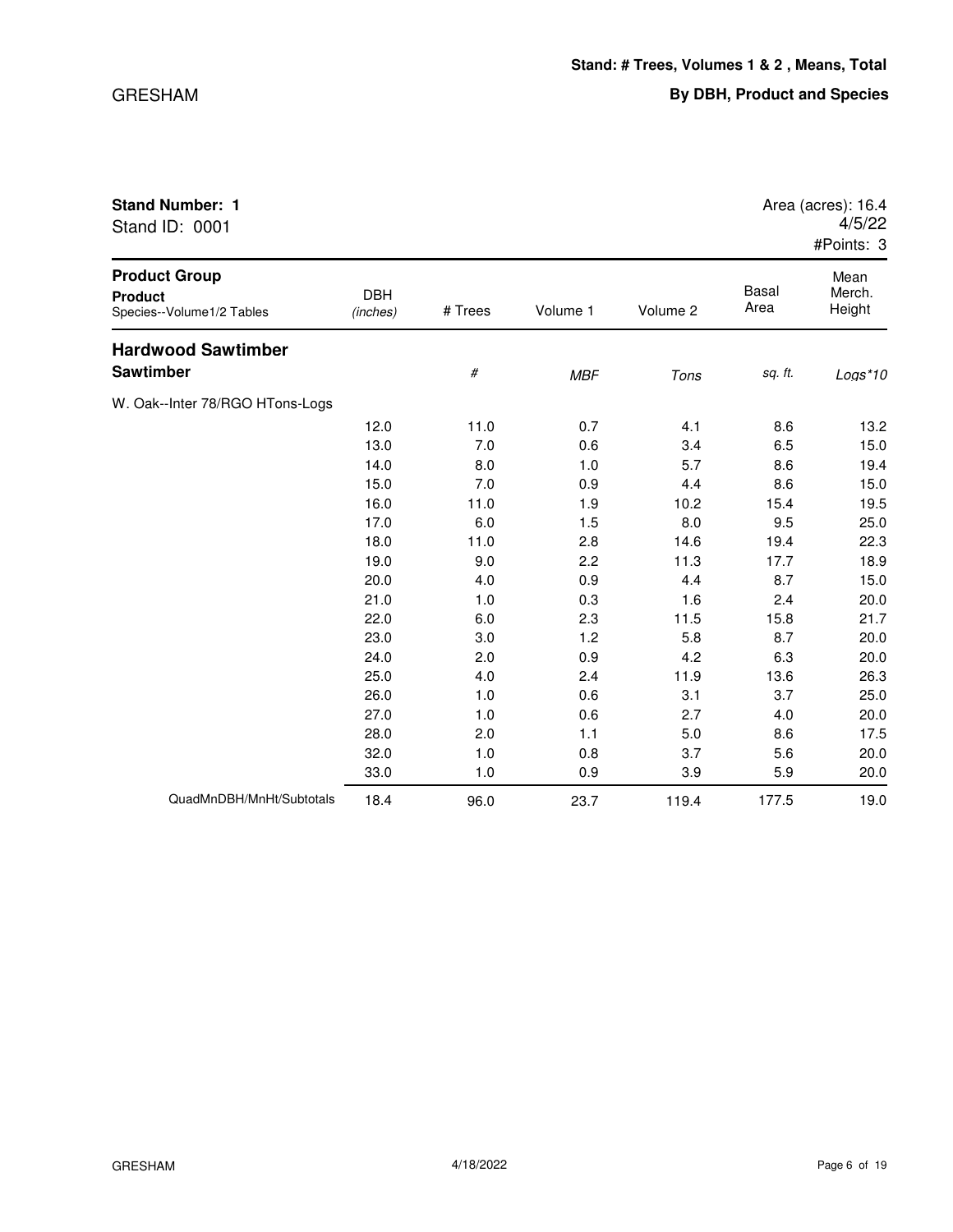| Stand ID: 0001                                                      |                        |         |            |          |                      | 4/5/22<br>#Points: 3     |
|---------------------------------------------------------------------|------------------------|---------|------------|----------|----------------------|--------------------------|
| <b>Product Group</b><br><b>Product</b><br>Species--Volume1/2 Tables | <b>DBH</b><br>(inches) | # Trees | Volume 1   | Volume 2 | <b>Basal</b><br>Area | Mean<br>Merch.<br>Height |
| <b>Hardwood Sawtimber</b>                                           |                        |         |            |          |                      |                          |
| Sawtimber                                                           |                        | $\#$    | <b>MBF</b> | Tons     | sq. ft.              | $Logs*10$                |
| Misc. Hdwd.--Inter 78/RGO HTons-Logs                                |                        |         |            |          |                      |                          |
|                                                                     | 12.0                   | 4.0     | 0.2        | 1.1      | 3.1                  | 10.0                     |
|                                                                     | 13.0                   | 2.0     | 0.2        | 1.1      | 1.8                  | 17.5                     |
|                                                                     | 14.0                   | 6.0     | 0.5        | 2.8      | 6.4                  | 12.5                     |
|                                                                     | 15.0                   | 4.0     | 0.5        | 2.5      | 4.9                  | 15.0                     |
|                                                                     | 16.0                   | 9.0     | 1.1        | 5.3      | 12.6                 | 12.2                     |
|                                                                     | 17.0                   | 4.0     | 0.7        | 3.5      | 6.3                  | 16.3                     |
|                                                                     | 18.0                   | 8.0     | 1.4        | 6.9      | 14.1                 | 14.4                     |
|                                                                     | 19.0                   | 2.0     | 0.4        | 1.7      | 3.9                  | 12.5                     |
|                                                                     | 20.0                   | 2.0     | 0.5        | 2.2      | 4.4                  | 15.0                     |
|                                                                     | 21.0                   | 2.0     | 0.7        | 3.2      | 4.8                  | 20.0                     |
|                                                                     | 23.0                   | 4.0     | 1.7        | 8.2      | 11.5                 | 21.3                     |
|                                                                     | 24.0                   | 5.0     | 1.6        | 7.4      | 15.7                 | 14.0                     |
|                                                                     | 26.0                   | 1.0     | 0.3        | 1.2      | 3.7                  | 10.0                     |
|                                                                     | 27.0                   | 1.0     | 0.4        | 2.0      | 4.0                  | 15.0                     |
|                                                                     | 29.0                   | 1.0     | 0.4        | 1.5      | 4.6                  | 10.0                     |
|                                                                     | 31.0                   | 1.0     | 0.6        | 2.6      | 5.2                  | 15.0                     |
|                                                                     | 32.0                   | 2.0     | 1.3        | 5.6      | 11.2                 | 15.0                     |
|                                                                     | 33.0                   | 1.0     | 0.5        | 2.0      | 5.9                  | 10.0                     |
|                                                                     | 34.0                   | 1.0     | 0.5        | 2.1      | 6.3                  | 10.0                     |
| QuadMnDBH/MnHt/Subtotals                                            | 20.0                   | 60.0    | 13.5       | 63.1     | 130.6                | 14.2                     |
| Other--Inter 78/RGO HTons-Logs                                      |                        |         |            |          |                      |                          |
|                                                                     | 16.0                   | 1.0     | 0.1        | 0.5      | 1.4                  | 10.0                     |

QuadMnDBH/MnHt/Subtotals 16.0 1.0 0.1 0.5 1.4 10.0

**Product Group Total 19.0 678.0 188.1 965.6 1,339.1 20.3**

**Stand Number: 1 Area (acres): 16.4 Area (acres): 16.4**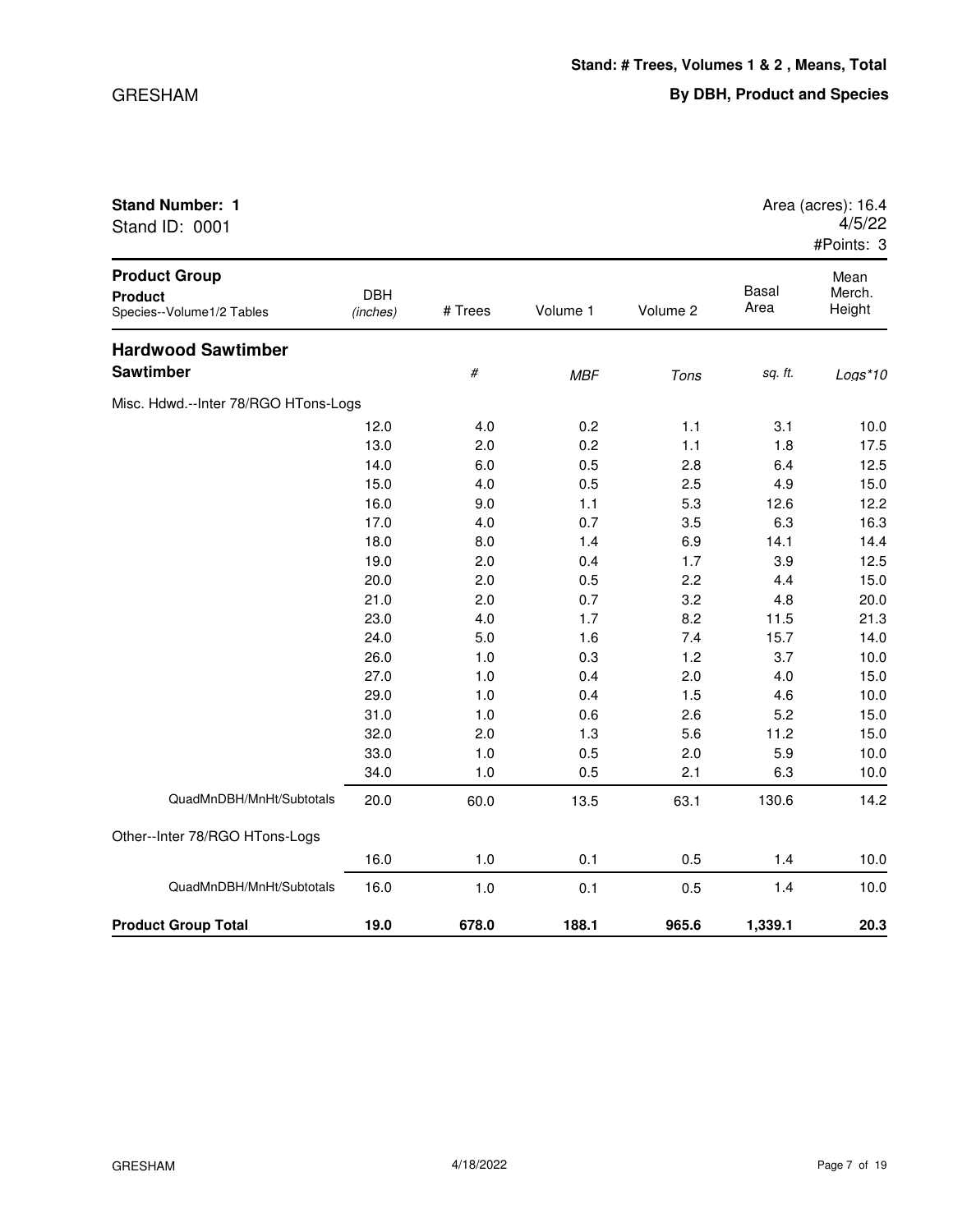| Stand ID: 0001                                                      |                        |         |          |          |                      | 4/5/22<br>#Points: 3     |
|---------------------------------------------------------------------|------------------------|---------|----------|----------|----------------------|--------------------------|
| <b>Product Group</b><br><b>Product</b><br>Species--Volume1/2 Tables | <b>DBH</b><br>(inches) | # Trees | Volume 1 | Volume 2 | <b>Basal</b><br>Area | Mean<br>Merch.<br>Height |
| <b>Pine</b>                                                         |                        |         |          |          |                      |                          |
| Pulpwood                                                            |                        | $\#$    | Cords    | Tons     | sq. ft.              | $***$                    |
| Lob. Pine--Pine cords to 4" to/Pine Pulp in tons                    |                        |         |          |          |                      |                          |
|                                                                     | 9.0                    | 1.0     | 0.1      | 0.3      | 0.4                  | 0.0                      |
|                                                                     | 10.0                   | 1.0     | 0.1      | 0.4      | 0.5                  | 0.0                      |
|                                                                     | 11.0                   | 3.0     | 0.6      | 1.6      | 2.0                  | 0.0                      |
|                                                                     | 12.0                   | 3.0     | 0.8      | 2.0      | 2.4                  | 0.0                      |
|                                                                     | 14.0                   | 2.0     | 0.7      | 1.8      | 2.1                  | 0.0                      |
|                                                                     | 15.0                   | 1.0     | 0.3      | 0.8      | 1.2                  | 0.0                      |
|                                                                     | 16.0                   | 1.0     | 0.4      | 1.1      | 1.4                  | 0.0                      |
|                                                                     | 18.0                   | 1.0     | 0.6      | 1.7      | 1.8                  | 0.0                      |
| QuadMnDBH/MnHt/Subtotals                                            | 12.9                   | 13.0    | 3.7      | 9.7      | 11.9                 | 0.0                      |
| Chip-n-Saw                                                          |                        | $\#$    | Cords    | Tons     | sq. ft.              | $***$                    |
| Lob. Pine--Pine Cds to 6" top/Pine CNS by tons                      |                        |         |          |          |                      |                          |
|                                                                     | 12.0                   | 1.0     | 0.2      | 0.6      | 0.8                  | 0.0                      |
| QuadMnDBH/MnHt/Subtotals                                            | 12.0                   | 1.0     | 0.2      | 0.6      | 0.8                  | 0.0                      |

**Product Group Total 12.9 14.0 4.0 10.3 12.6 0.0**

## **Stand Number: 1 Area (acres): 16.4 Area (acres): 16.4**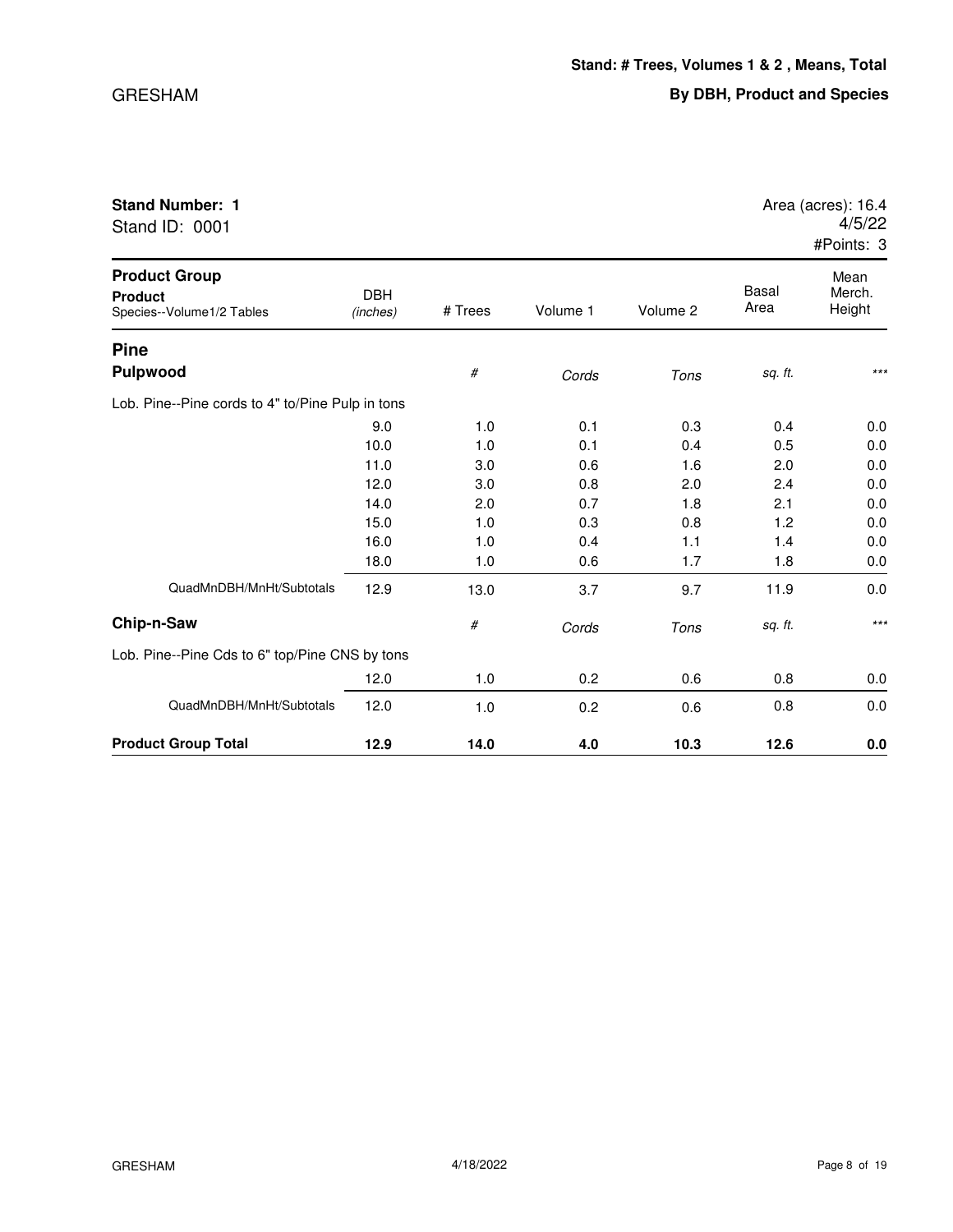| Stand ID: 0001                                                      |                        |         |            |          |                      | 4/5/22<br>#Points: 3     |
|---------------------------------------------------------------------|------------------------|---------|------------|----------|----------------------|--------------------------|
| <b>Product Group</b><br><b>Product</b><br>Species--Volume1/2 Tables | <b>DBH</b><br>(inches) | # Trees | Volume 1   | Volume 2 | <b>Basal</b><br>Area | Mean<br>Merch.<br>Height |
| <b>Pine Sawtimber</b>                                               |                        |         |            |          |                      |                          |
| <b>Sawtimber</b>                                                    |                        | #       | <b>MBF</b> | Tons     | sq. ft.              | $Logs*10$                |
| Lob. Pine--Inter 78/Inter78tons                                     |                        |         |            |          |                      |                          |
|                                                                     | 13.0                   | 1.0     | 0.1        | 0.9      | 0.9                  | 30.0                     |
|                                                                     | 14.0                   | 1.0     | 0.2        | 1.2      | 1.1                  | 40.0                     |
|                                                                     | 15.0                   | 2.0     | 0.4        | 2.3      | 2.5                  | 27.5                     |
|                                                                     | 16.0                   | 2.0     | 0.4        | 2.3      | 2.8                  | 22.5                     |
|                                                                     | 17.0                   | 2.0     | 0.7        | 4.0      | 3.2                  | 40.0                     |
|                                                                     | 18.0                   | 4.0     | 1.3        | 7.8      | 7.1                  | 32.5                     |
|                                                                     | 20.0                   | 2.0     | 0.8        | 4.7      | 4.4                  | 30.0                     |
| QuadMnDBH/MnHt/Subtotals                                            | 16.9                   | 14.0    | 3.9        | 23.1     | 21.8                 | 31.4                     |
| Virg. Pine--Inter 78/RGO PTons-Logs                                 |                        |         |            |          |                      |                          |
|                                                                     | 14.0                   | 3.0     | 0.4        | 2.1      | 3.2                  | 21.7                     |
|                                                                     | 15.0                   | 1.0     | 0.2        | 1.1      | 1.2                  | 30.0                     |
|                                                                     | 16.0                   | 1.0     | 0.2        | 1.1      | 1.4                  | 25.0                     |
|                                                                     | 18.0                   | 1.0     | 0.3        | 1.3      | 1.8                  | 25.0                     |
| QuadMnDBH/MnHt/Subtotals                                            | 15.2                   | 6.0     | 1.1        | 5.6      | 7.6                  | 24.2                     |
| <b>Product Group Total</b>                                          | 16.4                   | 20.0    | 5.0        | 28.7     | 29.4                 | 29.3                     |
| <b>Soft Hardwood Pulp</b>                                           |                        |         |            |          |                      |                          |
| <b>Pulpwood</b>                                                     |                        | #       | Cords      | tons     | sq. ft.              | feet                     |
| Misc. Hdwd.--RGO Cds, Feet to 4"/Soft Hwds. Pulp                    |                        |         |            |          |                      |                          |
|                                                                     | 9.0                    | 1.0     | 0.1        | 0.2      | 0.4                  | 25.0                     |
|                                                                     | 10.0                   | 9.0     | 1.2        | 3.1      | 4.9                  | 33.9                     |
|                                                                     | 12.0                   | 7.0     | 1.6        | 3.8      | 5.5                  | 40.0                     |
|                                                                     | 13.0                   | 3.0     | 0.8        | 2.0      | 2.8                  | 41.7                     |
|                                                                     | 14.0                   | 1.0     | 0.3        | 0.7      | 1.1                  | 35.0                     |
|                                                                     | 18.0                   | 1.0     | 0.4        | 1.1      | 1.8                  | 30.0                     |
|                                                                     | 22.0                   | 1.0     | 0.8        | 2.0      | 2.6                  | 40.0                     |
|                                                                     | 30.0                   | 1.0     | 1.4        | 3.8      | 4.9                  | 40.0                     |
| QuadMnDBH/MnHt/Subtotals                                            | 13.5                   | 24.0    | 6.5        | 16.7     | 24.0                 | 36.7                     |

**Stand Total 736.0 1,405.2**

**Product Group Total 13.5 24.0 6.5 16.7 24.0 36.7**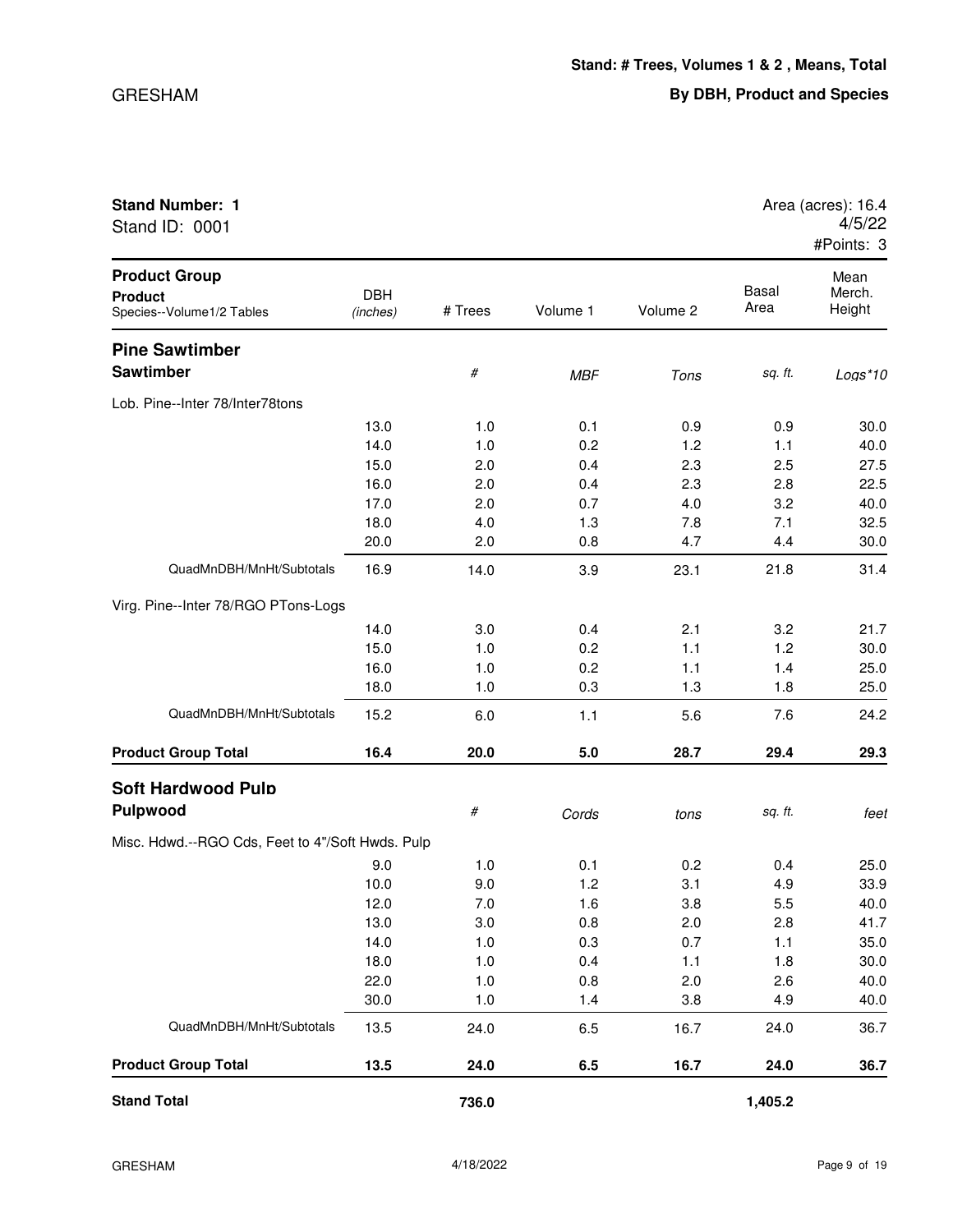GRESHAM

**Stand Means 18.7**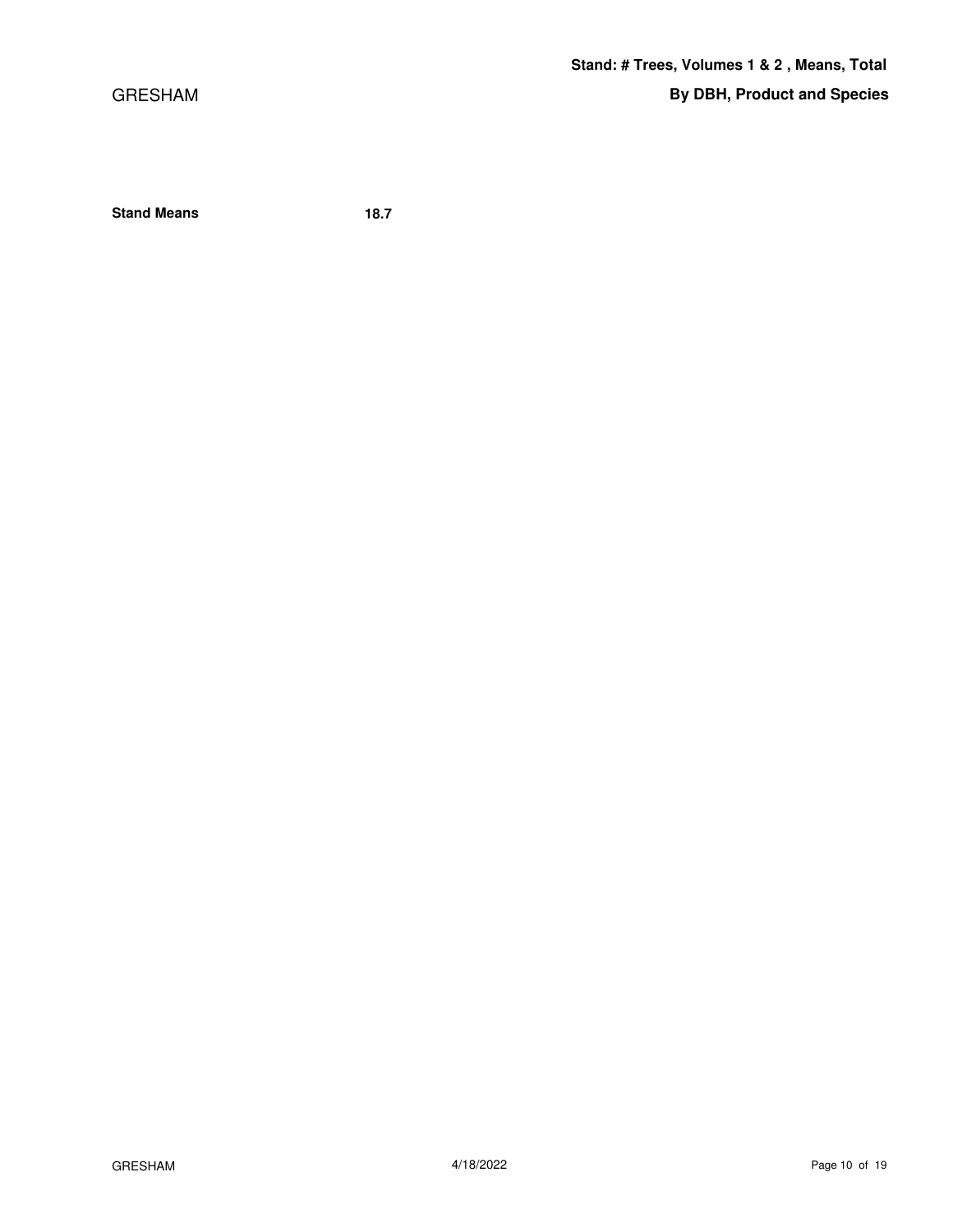| Stand ID: 0002                                                      |                        |         |            |          |               | 4/11/22<br>#Points: 2    |
|---------------------------------------------------------------------|------------------------|---------|------------|----------|---------------|--------------------------|
| <b>Product Group</b><br><b>Product</b><br>Species--Volume1/2 Tables | <b>DBH</b><br>(inches) | # Trees | Volume 1   | Volume 2 | Basal<br>Area | Mean<br>Merch.<br>Height |
| <b>Hardwood Sawtimber</b>                                           |                        |         |            |          |               |                          |
| Sawtimber                                                           |                        | $\#$    | <b>MBF</b> | Tons     | sq. ft.       | Logs*10                  |
| Other Oak--Inter 78/RGO HTons-Logs                                  |                        |         |            |          |               |                          |
|                                                                     | 12.0                   | 14.0    | 0.8        | 4.0      | 11.0          | 10.0                     |
|                                                                     | 13.0                   | 13.0    | 0.9        | 4.5      | 12.0          | 10.4                     |
|                                                                     | 14.0                   | 22.0    | 1.9        | 9.4      | 23.5          | 11.4                     |
|                                                                     | 15.0                   | 15.0    | 1.9        | 9.7      | 18.4          | 15.3                     |
|                                                                     | 16.0                   | 20.0    | 2.5        | 11.8     | 27.9          | 12.3                     |
|                                                                     | 17.0                   | 16.0    | 2.8        | 14.2     | 25.2          | 16.6                     |
|                                                                     | 18.0                   | 19.0    | 4.1        | 20.6     | 33.6          | 18.2                     |
|                                                                     | 19.0                   | 6.0     | 1.1        | 5.4      | 11.8          | 13.3                     |
|                                                                     | 20.0                   | 11.0    | 2.9        | 14.3     | 24.0          | 17.7                     |
|                                                                     | 21.0                   | 10.0    | 2.9        | 13.8     | 24.1          | 17.0                     |
|                                                                     | 22.0                   | 2.0     | 0.6        | 2.7      | 5.3           | 15.0                     |
|                                                                     | 23.0                   | 4.0     | 1.6        | 7.7      | 11.5          | 20.0                     |
|                                                                     | 24.0                   | 7.0     | 2.5        | 11.6     | 22.0          | 15.7                     |
|                                                                     | 25.0                   | 1.0     | 0.5        | 2.3      | 3.4           | 20.0                     |
|                                                                     | 26.0                   | 2.0     | 0.9        | 4.3      | 7.4           | 17.5                     |
|                                                                     | 27.0                   | 6.0     | 3.0        | 13.9     | 23.9          | 17.5                     |
|                                                                     | 28.0                   | 1.0     | 0.6        | 2.8      | 4.3           | 20.0                     |
|                                                                     | 29.0                   | 2.0     | 1.2        | 5.4      | 9.2           | 17.5                     |
|                                                                     | 32.0                   | 1.0     | 1.0        | 4.6      | 5.6           | 25.0                     |
|                                                                     | 34.0                   | 1.0     | 0.7        | 3.1      | 6.3           | 15.0                     |
|                                                                     | 35.0                   | 1.0     | 1.0        | 4.4      | 6.7           | 20.0                     |
|                                                                     | 36.0                   | 1.0     | 0.8        | 3.5      | 7.1           | 15.0                     |
|                                                                     | 40.0                   | 1.0     | 1.3        | 5.8      | 8.7           | 20.0                     |
| QuadMnDBH/MnHt/Subtotals                                            | 18.6                   | 176.0   | 37.5       | 180.0    | 332.8         | 14.7                     |
| Red Maple--Inter 78/RGO HTons-Logs                                  |                        |         |            |          |               |                          |
|                                                                     | 13.0                   | 1.0     | 0.1        | 0.3      | 0.9           | 10.0                     |

GRESHAM 4/18/2022 Page 13 of 19

QuadMnDBH/MnHt/Subtotals 13.0 1.0 0.1 0.3 0.9 10.0

**Stand Number: 2** Area (acres): 13.7 4/11/22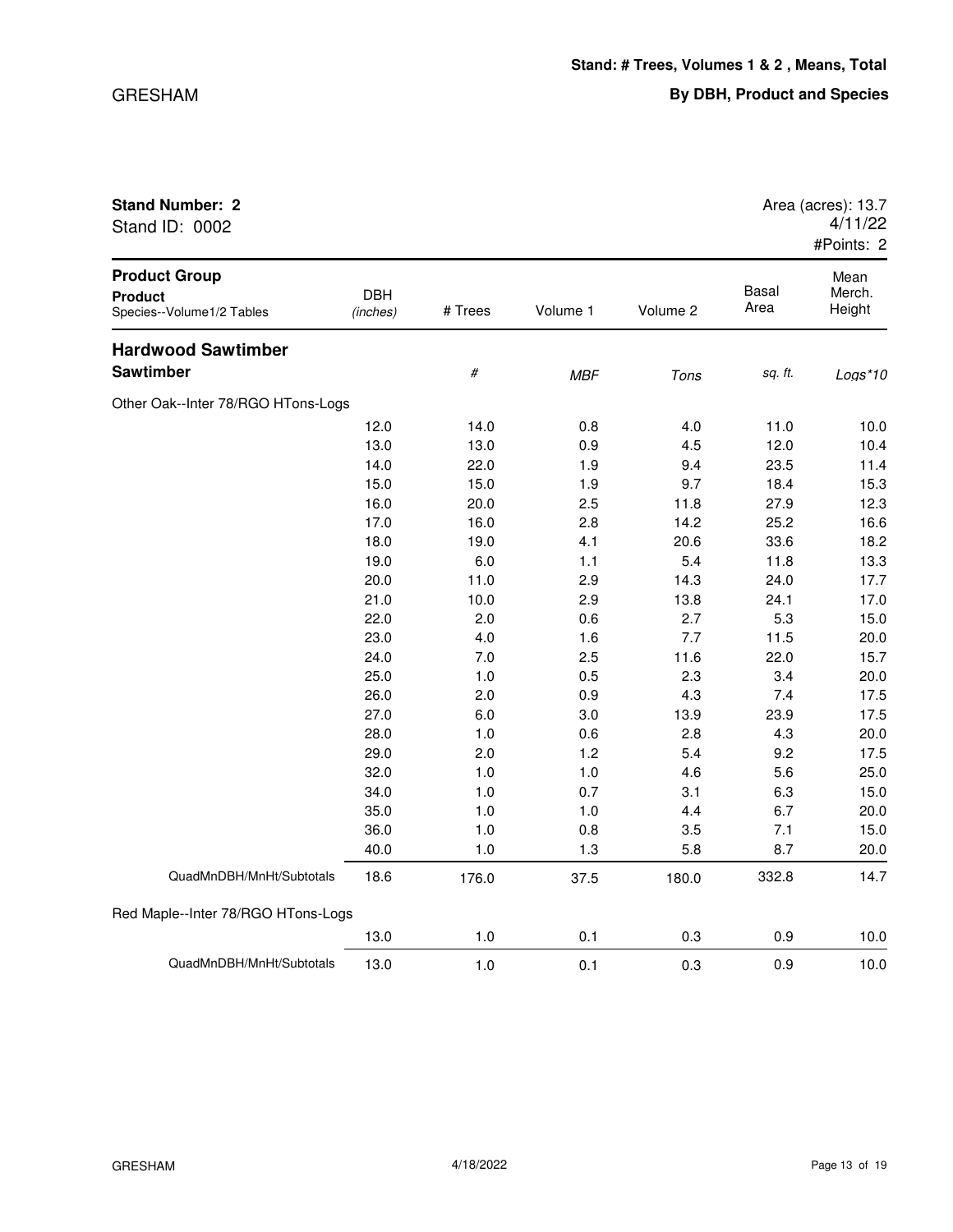| Stand ID: 0002                                                      |                        |         |            |          |                      | 4/11/22<br>#Points: 2    |
|---------------------------------------------------------------------|------------------------|---------|------------|----------|----------------------|--------------------------|
| <b>Product Group</b><br><b>Product</b><br>Species--Volume1/2 Tables | <b>DBH</b><br>(inches) | # Trees | Volume 1   | Volume 2 | <b>Basal</b><br>Area | Mean<br>Merch.<br>Height |
| <b>Hardwood Sawtimber</b>                                           |                        |         |            |          |                      |                          |
| <b>Sawtimber</b>                                                    |                        | #       | <b>MBF</b> | Tons     | sq. ft.              | Logs*10                  |
| Hickory--Inter 78/RGO HTons-Logs                                    |                        |         |            |          |                      |                          |
|                                                                     | 12.0                   | 8.0     | 0.4        | 2.3      | 6.3                  | 10.0                     |
|                                                                     | 13.0                   | 7.0     | 0.5        | 2.3      | 6.5                  | 10.0                     |
|                                                                     | 14.0                   | 8.0     | 0.7        | 3.4      | 8.6                  | 11.3                     |
|                                                                     | 16.0                   | 4.0     | 0.6        | 3.3      | 5.6                  | 17.5                     |
|                                                                     | 17.0                   | 6.0     | 0.9        | 4.3      | 9.5                  | 13.3                     |
|                                                                     | 18.0                   | 2.0     | 0.5        | 2.4      | 3.5                  | 20.0                     |
|                                                                     | 19.0                   | 3.0     | 0.7        | 3.3      | 5.9                  | 16.7                     |
|                                                                     | 20.0                   | 2.0     | 0.6        | 2.9      | 4.4                  | 20.0                     |
| QuadMnDBH/MnHt/Subtotals                                            | 15.2                   | 40.0    | 4.9        | 24.3     | 50.1                 | 13.0                     |
| Yellow Poplar--Inter 78/RGO HTons-Logs                              |                        |         |            |          |                      |                          |
|                                                                     | 12.0                   | 4.0     | 0.2        | 1.1      | 3.1                  | 10.0                     |
|                                                                     | 13.0                   | 7.0     | 0.5        | 2.5      | 6.5                  | 10.7                     |
|                                                                     | 14.0                   | 8.0     | 0.9        | 5.0      | 8.6                  | 16.9                     |
|                                                                     | 15.0                   | 7.0     | 0.8        | 4.2      | 8.6                  | 14.3                     |
|                                                                     | 16.0                   | 11.0    | 2.0        | 10.9     | 15.4                 | 20.9                     |

17.0 10.0 2.3 12.2 15.8 23.0 18.0 11.0 2.5 13.1 19.4 20.0 19.0 11.0 3.3 17.5 21.7 24.1 20.0 6.0 2.1 11.0 13.1 25.0 21.0 7.0 2.9 14.9 16.8 26.4 22.0 3.0 1.0 4.9 7.9 18.3 23.0 3.0 1.4 7.2 8.7 25.0 24.0 2.0 1.0 5.2 6.3 25.0 25.0 1.0 0.5 2.3 3.4 20.0 26.0 5.0 3.2 16.0 18.4 26.0

## **Stand Number: 2** Area (acres): 13.7

28.0 3.0 2.1 10.0 12.8 23.3 QuadMnDBH/MnHt/Subtotals 18.6 99.0 26.8 138.0 186.4 20.5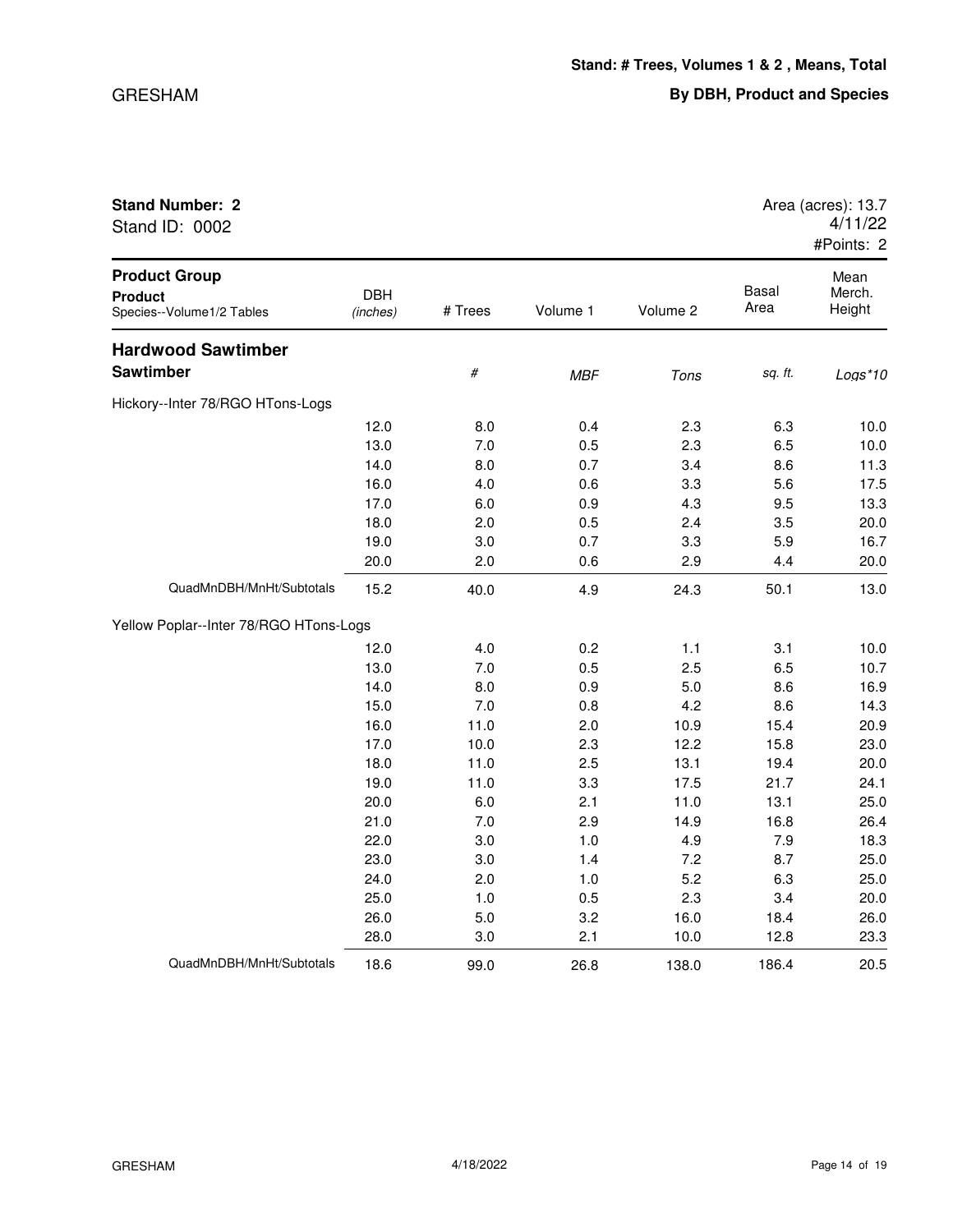| Stand ID: 0002                                                      |                        |         |            |          |               | 4/11/22<br>#Points: 2    |
|---------------------------------------------------------------------|------------------------|---------|------------|----------|---------------|--------------------------|
| <b>Product Group</b><br><b>Product</b><br>Species--Volume1/2 Tables | <b>DBH</b><br>(inches) | # Trees | Volume 1   | Volume 2 | Basal<br>Area | Mean<br>Merch.<br>Height |
| <b>Hardwood Sawtimber</b>                                           |                        |         |            |          |               |                          |
| Sawtimber                                                           |                        | #       | <b>MBF</b> | Tons     | sq. ft.       | $Logs*10$                |
| Red Oak--Inter 78/RGO HTons-Logs                                    |                        |         |            |          |               |                          |
|                                                                     | 12.0                   | 5.0     | 0.3        | 1.4      | 3.9           | 10.0                     |
|                                                                     | 13.0                   | 7.0     | 0.5        | 2.5      | 6.5           | 10.7                     |
|                                                                     | 14.0                   | 6.0     | 0.5        | 2.5      | 6.4           | 10.8                     |
|                                                                     | 15.0                   | 12.0    | 1.4        | 6.8      | 14.7          | 13.3                     |
|                                                                     | 16.0                   | 12.0    | 1.6        | 7.9      | 16.8          | 13.8                     |
|                                                                     | 17.0                   | 7.0     | 1.0        | 4.9      | 11.0          | 12.9                     |
|                                                                     | 18.0                   | 8.0     | 1.6        | 8.1      | 14.1          | 16.9                     |
|                                                                     | 19.0                   | 8.0     | 1.8        | 8.7      | 15.8          | 16.3                     |
|                                                                     | 20.0                   | 2.0     | 0.4        | 1.9      | 4.4           | 12.5                     |
|                                                                     | 21.0                   | 5.0     | 1.4        | 6.5      | 12.0          | 16.0                     |
|                                                                     | 22.0                   | 2.0     | 0.7        | 3.5      | 5.3           | 20.0                     |
|                                                                     | 23.0                   | 6.0     | 1.9        | 8.7      | 17.3          | 15.0                     |
|                                                                     | 24.0                   | 3.0     | 0.9        | 4.2      | 9.4           | 13.3                     |
|                                                                     | 25.0                   | 2.0     | 0.8        | 3.4      | 6.8           | 15.0                     |
|                                                                     | 26.0                   | 1.0     | 0.5        | 2.5      | 3.7           | 20.0                     |
|                                                                     | 27.0                   | 2.0     | 1.1        | 5.3      | 8.0           | 20.0                     |
|                                                                     | 29.0                   | 1.0     | 0.7        | 3.1      | 4.6           | 20.0                     |
|                                                                     | 34.0                   | 1.0     | 0.7        | 3.1      | 6.3           | 15.0                     |
|                                                                     | 37.0                   | 1.0     | 1.1        | 5.0      | 7.5           | 20.0                     |
| QuadMnDBH/MnHt/Subtotals                                            | 18.7                   | 91.0    | 18.9       | 89.9     | 174.4         | 14.2                     |
| W. Oak--Inter 78/RGO HTons-Logs                                     |                        |         |            |          |               |                          |
|                                                                     | 12.0                   | 6.0     | 0.4        | 1.8      | 4.7           | 10.8                     |
|                                                                     | 13.0                   | 11.0    | 0.7        | 3.6      | 10.1          | 10.0                     |
|                                                                     | 14.0                   | 4.0     | 0.4        | 1.9      | 4.3           | 12.5                     |
|                                                                     | 15.0                   | 8.0     | 0.9        | 4.7      | 9.8           | 13.8                     |
|                                                                     | 16.0                   | 9.0     | 1.5        | 7.6      | 12.6          | 17.8                     |
|                                                                     | 17.0                   | 8.0     | 1.3        | 6.2      | 12.6          | 14.4                     |
|                                                                     | 18.0                   | 3.0     | 0.8        | 4.7      | 5.3           | 26.7                     |
|                                                                     | 19.0                   | 5.0     | 1.3        | 6.3      | 9.8           | 19.0                     |
|                                                                     | 20.0                   | 3.0     | 0.6        | 2.6      | 6.5           | 11.7                     |
|                                                                     | 21.0                   | 5.0     | 1.5        | 7.3      | 12.0          | 18.0                     |
|                                                                     | 22.0                   | 1.0     | 0.4        | 2.2      | 2.6           | 25.0                     |
|                                                                     | 25.0                   | 2.0     | 0.9        | 4.0      | 6.8           | 17.5                     |
|                                                                     | 28.0                   | 1.0     | 0.7        | 3.6      | 4.3           | 25.0                     |

QuadMnDBH/MnHt/Subtotals 16.8 66.0 11.3 56.5 101.6 15.1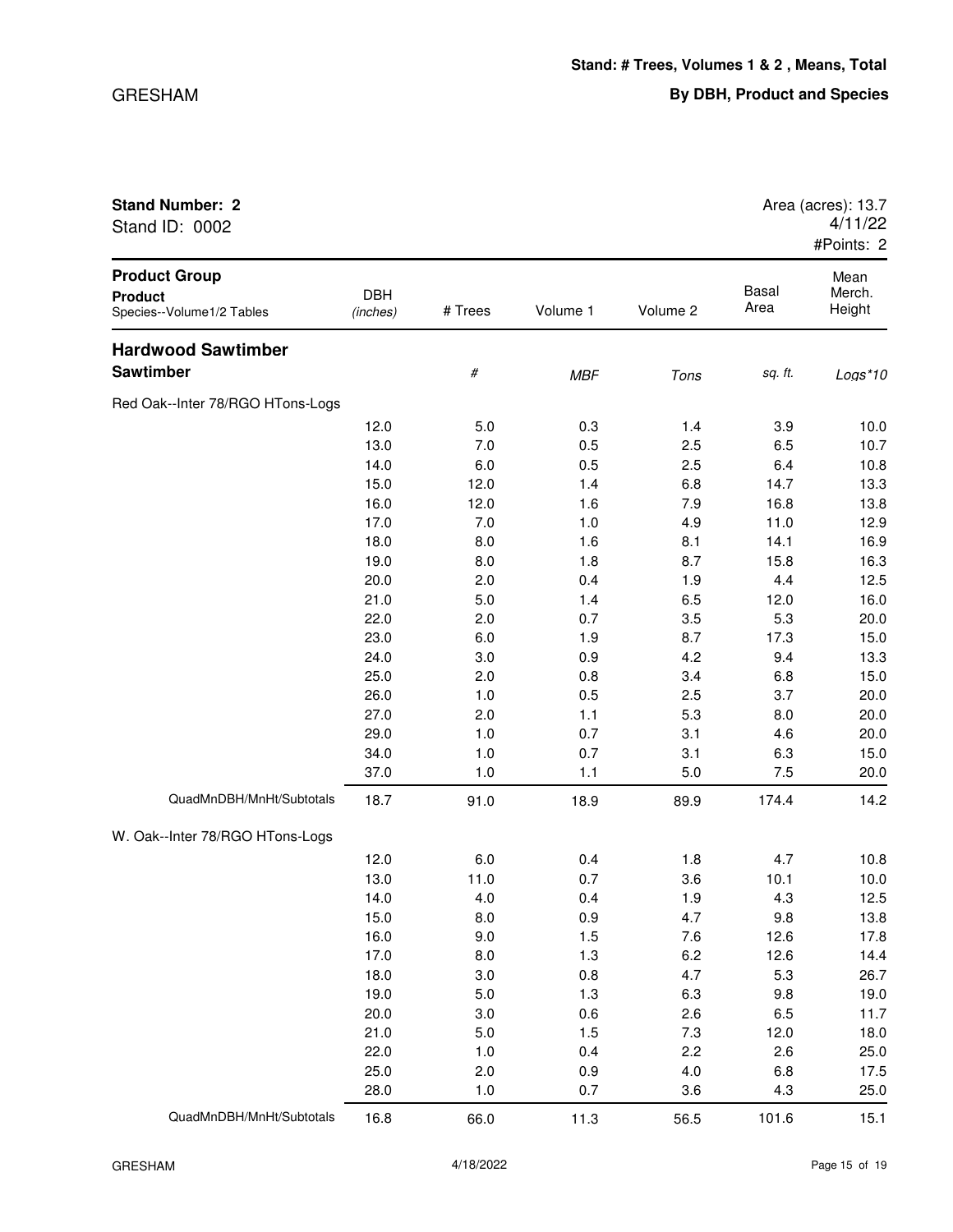| Stand ID: 0002                                                      |                        |         |            |          |                      | 4/11/22<br>#Points: 2    |
|---------------------------------------------------------------------|------------------------|---------|------------|----------|----------------------|--------------------------|
| <b>Product Group</b><br><b>Product</b><br>Species--Volume1/2 Tables | <b>DBH</b><br>(inches) | # Trees | Volume 1   | Volume 2 | <b>Basal</b><br>Area | Mean<br>Merch.<br>Height |
| <b>Hardwood Sawtimber</b>                                           |                        |         |            |          |                      |                          |
| <b>Sawtimber</b>                                                    |                        | $\#$    | <b>MBF</b> | Tons     | sq. ft.              | Logs*10                  |
| Misc. Hdwd.--Inter 78/RGO HTons-Logs                                |                        |         |            |          |                      |                          |
|                                                                     | 12.0                   | 2.0     | 0.1        | 0.6      | 1.6                  | 10.0                     |
|                                                                     | 13.0                   | 2.0     | 0.1        | 0.7      | 1.8                  | 10.0                     |
|                                                                     | 14.0                   | 1.0     | 0.1        | 0.6      | 1.1                  | 15.0                     |
|                                                                     | 15.0                   | 4.0     | 0.5        | 2.5      | 4.9                  | 15.0                     |
|                                                                     | 16.0                   | 1.0     | 0.1        | 0.5      | 1.4                  | 10.0                     |
|                                                                     | 17.0                   | 3.0     | 0.5        | 2.4      | 4.7                  | 15.0                     |
|                                                                     | 18.0                   | 4.0     | 0.9        | 4.5      | 7.1                  | 18.8                     |
|                                                                     | 19.0                   | 1.0     | 0.2        | 0.7      | 2.0                  | 10.0                     |
|                                                                     | 20.0                   | 1.0     | 0.2        | 0.7      | 2.2                  | 10.0                     |
|                                                                     | 21.0                   | 1.0     | 0.2        | 0.8      | 2.4                  | 10.0                     |
|                                                                     | 22.0                   | 2.0     | 0.4        | 1.8      | 5.3                  | 10.0                     |
|                                                                     | 24.0                   | 1.0     | 0.5        | 2.6      | 3.1                  | 25.0                     |
|                                                                     | 25.0                   | 1.0     | 0.3        | 1.2      | 3.4                  | 10.0                     |
|                                                                     | 26.0                   | 2.0     | 0.6        | 2.5      | 7.4                  | 10.0                     |
| QuadMnDBH/MnHt/Subtotals                                            | 18.5                   | 26.0    | 4.6        | 22.0     | 48.3                 | 13.5                     |
| Other--Inter 78/RGO HTons-Logs                                      |                        |         |            |          |                      |                          |
|                                                                     | 15.0                   | 1.0     | 0.1        | 0.4      | 1.2                  | 10.0                     |
| QuadMnDBH/MnHt/Subtotals                                            | 15.0                   | 1.0     | 0.1        | 0.4      | 1.2                  | 10.0                     |
| <b>Product Group Total</b>                                          | 18.1                   | 500.0   | 104.2      | 511.6    | 895.8                | 15.6                     |
| <b>Hardwood Pulp</b>                                                |                        |         |            |          |                      |                          |

| <b>Product Group Total</b>                   | 16.0 | 1.0   | 0.2   | 0.7   | 1.4     | 20.0 |
|----------------------------------------------|------|-------|-------|-------|---------|------|
| QuadMnDBH/MnHt/Subtotals                     | 16.0 | 1.0   | 0.2   | 0.7   | 1.4     | 20.0 |
|                                              | 16.0 | 1.0   | 0.2   | 0.7   | 1.4     | 20.0 |
| Red Oak--RGO Cds, Feet to 4"/Hard Hwds. Pulp |      |       |       |       |         |      |
| <b>Hardwood Pulp</b><br><b>Pulpwood</b>      |      | #     | Cords | tons  | sq. ft. | Feet |
| <b>Product Group Total</b>                   | 18.1 | 500.0 | 104.2 | 511.6 | 895.8   | 15.6 |
| QuadMnDBH/MnHt/Subtotals                     | 15.0 | 1.0   | 0.1   | 0.4   | 1.2     | 10.0 |
|                                              | 15.0 | 1.0   | 0.1   | 0.4   | 1.2     | 10.0 |
| Other--Inter 78/RGO HTons-Logs               |      |       |       |       |         |      |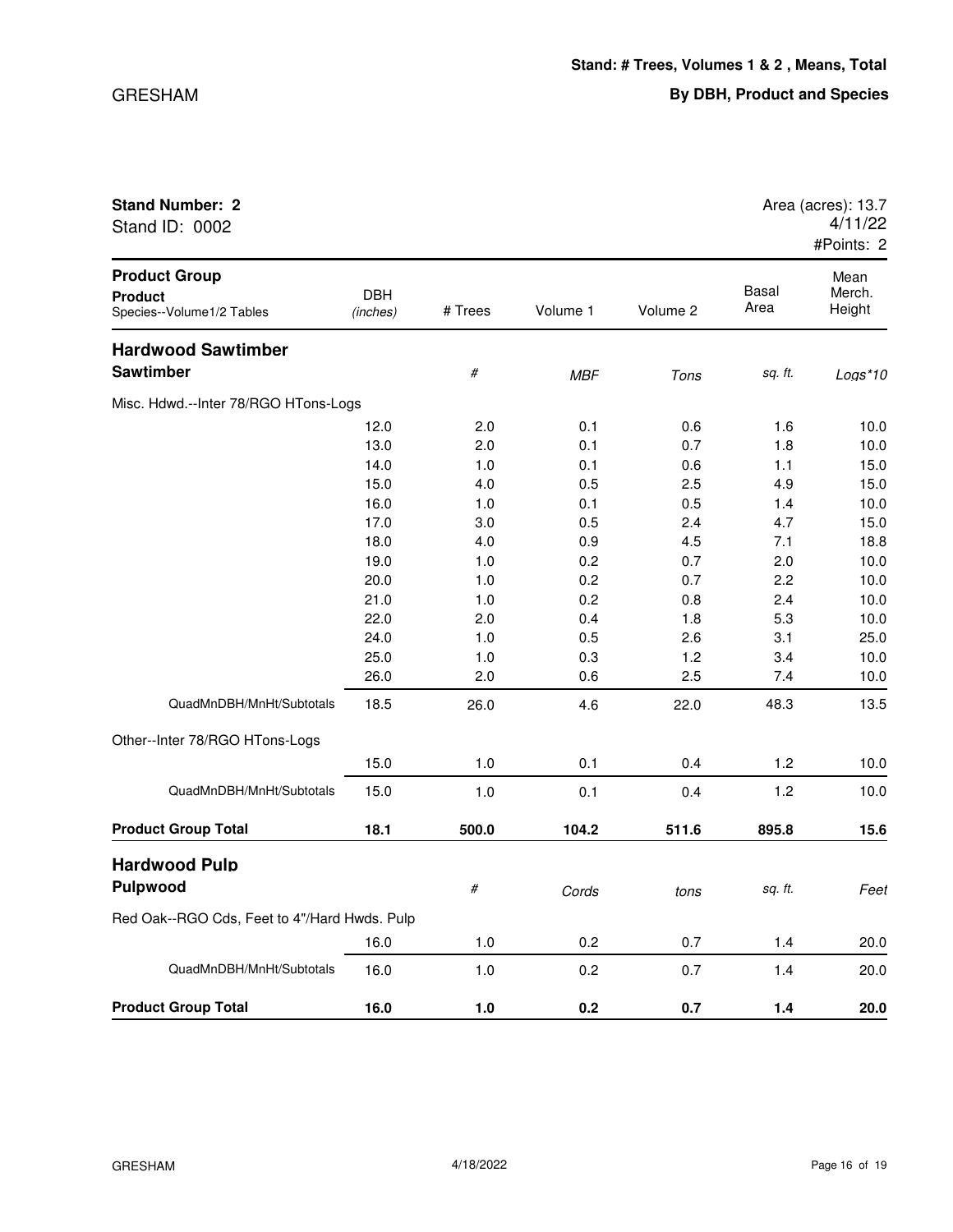| Stand ID: 0002                                                      |                        |         |          |          |               | 4/11/22<br>#Points: 2    |
|---------------------------------------------------------------------|------------------------|---------|----------|----------|---------------|--------------------------|
| <b>Product Group</b><br><b>Product</b><br>Species--Volume1/2 Tables | <b>DBH</b><br>(inches) | # Trees | Volume 1 | Volume 2 | Basal<br>Area | Mean<br>Merch.<br>Height |
| <b>Pine</b>                                                         |                        |         |          |          |               |                          |
| <b>Pulpwood</b>                                                     |                        | #       | Cords    | Tons     | sq. ft.       | $***$                    |
| Lob. Pine--Pine cords to 4" to/Pine Pulp in tons                    |                        |         |          |          |               |                          |
|                                                                     | 5.0                    | 1.0     | 0.0      | 0.1      | 0.1           | 0.0                      |
|                                                                     | 8.0                    | 2.0     | 0.2      | 0.4      | 0.7           | 0.0                      |
|                                                                     | 9.0                    | 2.0     | 0.2      | 0.4      | 0.9           | 0.0                      |
|                                                                     | 10.0                   | 8.0     | 1.1      | 2.8      | 4.4           | 0.0                      |
|                                                                     | 11.0                   | 8.0     | 1.2      | 3.1      | 5.3           | 0.0                      |
|                                                                     | 12.0                   | 9.0     | 1.9      | 5.0      | 7.1           | 0.0                      |
|                                                                     | 13.0                   | 9.0     | 1.9      | 4.9      | 8.3           | 0.0                      |
|                                                                     | 14.0                   | 1.0     | 0.2      | 0.6      | 1.1           | 0.0                      |
|                                                                     | 15.0                   | 2.0     | 0.5      | 1.4      | 2.5           | 0.0                      |
|                                                                     | 16.0                   | 3.0     | 1.0      | 2.6      | 4.2           | 0.0                      |
| QuadMnDBH/MnHt/Subtotals                                            | 11.8                   | 45.0    | 8.2      | 21.4     | 34.4          | 0.0                      |
| Chip-n-Saw                                                          |                        | #       | Cords    | Tons     | sq. ft.       | $***$                    |
| Lob. Pine--Pine Cds to 6" top/Pine CNS by tons                      |                        |         |          |          |               |                          |
|                                                                     | 10.0                   | 1.0     | 0.1      | 0.2      | 0.5           | 0.0                      |
|                                                                     | 12.0                   | 3.0     | 0.5      | 1.4      | 2.4           | 0.0                      |
| QuadMnDBH/MnHt/Subtotals                                            | 11.5                   | 4.0     | 0.6      | 1.7      | 2.9           | 0.0                      |
| <b>Product Group Total</b>                                          | 11.8                   | 49.0    | 8.9      | 23.0     | 37.3          | 0.0                      |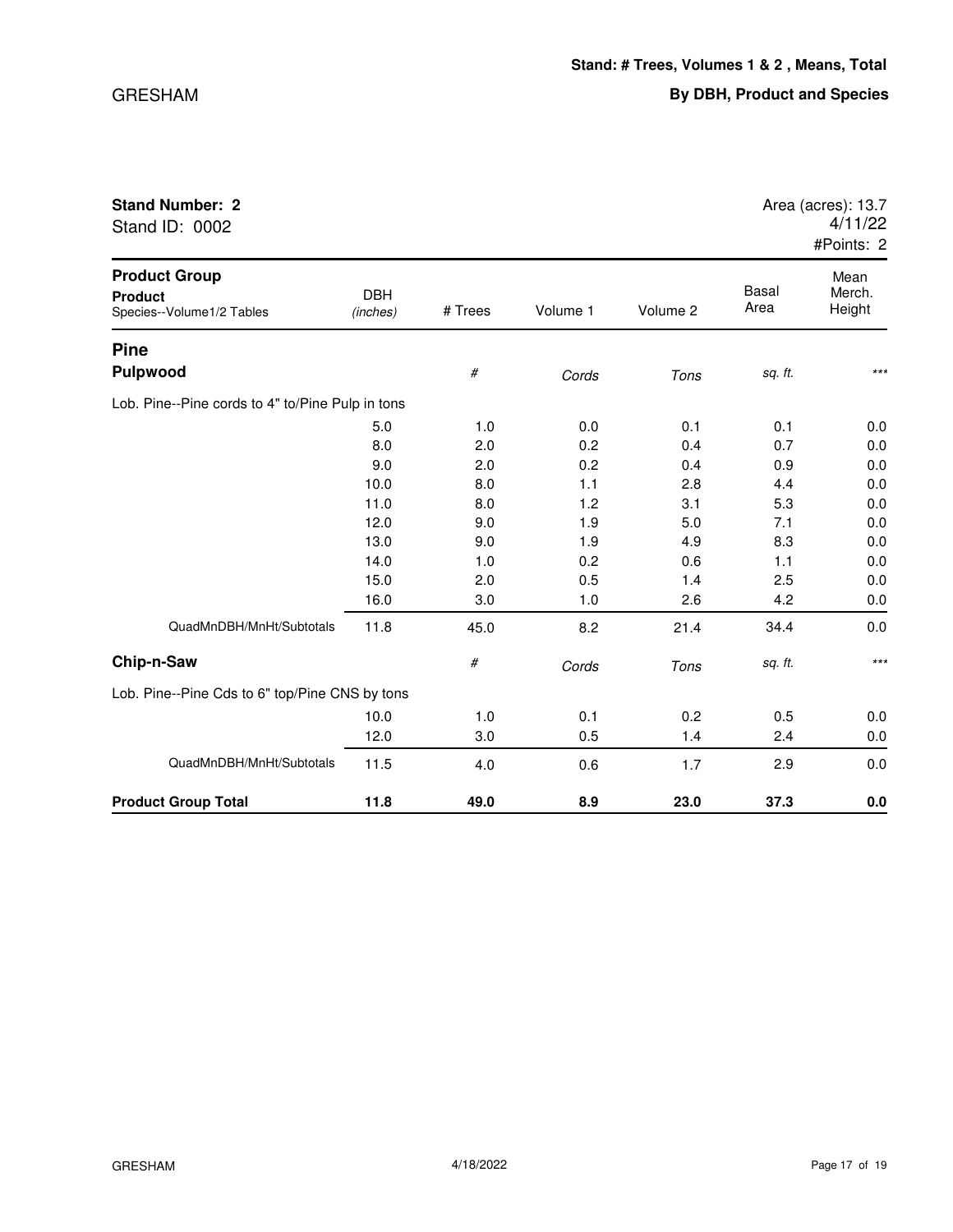| Stand ID: 0002                                                      |                        |         |            |          |                      | 4/11/22<br>#Points: 2    |
|---------------------------------------------------------------------|------------------------|---------|------------|----------|----------------------|--------------------------|
| <b>Product Group</b><br><b>Product</b><br>Species--Volume1/2 Tables | <b>DBH</b><br>(inches) | # Trees | Volume 1   | Volume 2 | <b>Basal</b><br>Area | Mean<br>Merch.<br>Height |
| <b>Pine Sawtimber</b>                                               |                        |         |            |          |                      |                          |
| <b>Sawtimber</b>                                                    |                        | #       | <b>MBF</b> | Tons     | sq. ft.              | Logs*10                  |
| Lob. Pine--Inter 78/Inter78tons                                     |                        |         |            |          |                      |                          |
|                                                                     | 13.0                   | 5.0     | 0.6        | 3.7      | 4.6                  | 23.0                     |
|                                                                     | 14.0                   | 3.0     | 0.5        | 3.0      | 3.2                  | 28.3                     |
|                                                                     | 15.0                   | 3.0     | 0.5        | 3.3      | 3.7                  | 25.0                     |
|                                                                     | 16.0                   | 3.0     | 0.7        | 4.1      | 4.2                  | 28.3                     |
|                                                                     | 17.0                   | 4.0     | 1.0        | 6.2      | 6.3                  | 27.5                     |
|                                                                     | 18.0                   | 2.0     | 0.7        | 3.9      | 3.5                  | 32.5                     |
|                                                                     | 19.0                   | 2.0     | 0.7        | 4.0      | 3.9                  | 27.5                     |
|                                                                     | 20.0                   | 1.0     | 0.4        | 2.6      | 2.2                  | 35.0                     |
|                                                                     | 21.0                   | 1.0     | 0.5        | 3.0      | 2.4                  | 35.0                     |
|                                                                     | 22.0                   | 1.0     | 0.3        | 1.7      | 2.6                  | 15.0                     |
| QuadMnDBH/MnHt/Subtotals                                            | 16.4                   | 25.0    | 5.9        | 35.6     | 36.7                 | 27.0                     |
| Virg. Pine--Inter 78/RGO PTons-Logs                                 |                        |         |            |          |                      |                          |
|                                                                     | 13.0                   | 5.0     | 0.5        | 2.6      | 4.6                  | 18.0                     |
|                                                                     | 14.0                   | 2.0     | 0.3        | 1.5      | 2.1                  | 22.5                     |
|                                                                     | 15.0                   | 5.0     | 0.7        | 3.6      | 6.1                  | 19.0                     |
|                                                                     | 16.0                   | 3.0     | 0.5        | 2.5      | 4.2                  | 20.0                     |
|                                                                     | 17.0                   | 2.0     | 0.4        | 2.1      | 3.2                  | 22.5                     |
|                                                                     | 18.0                   | 1.0     | 0.3        | 1.6      | 1.8                  | 30.0                     |
|                                                                     | 19.0                   | 2.0     | 0.6        | 2.9      | 3.9                  | 25.0                     |

QuadMnDBH/MnHt/Subtotals 15.9 22.0 3.9 18.8 30.3 20.2

**Product Group Total 16.2 47.0 9.9 54.3 67.0 23.8**

20.0 2.0 0.5 2.0 4.4 15.0

**Stand Number: 2** Area (acres): 13.7